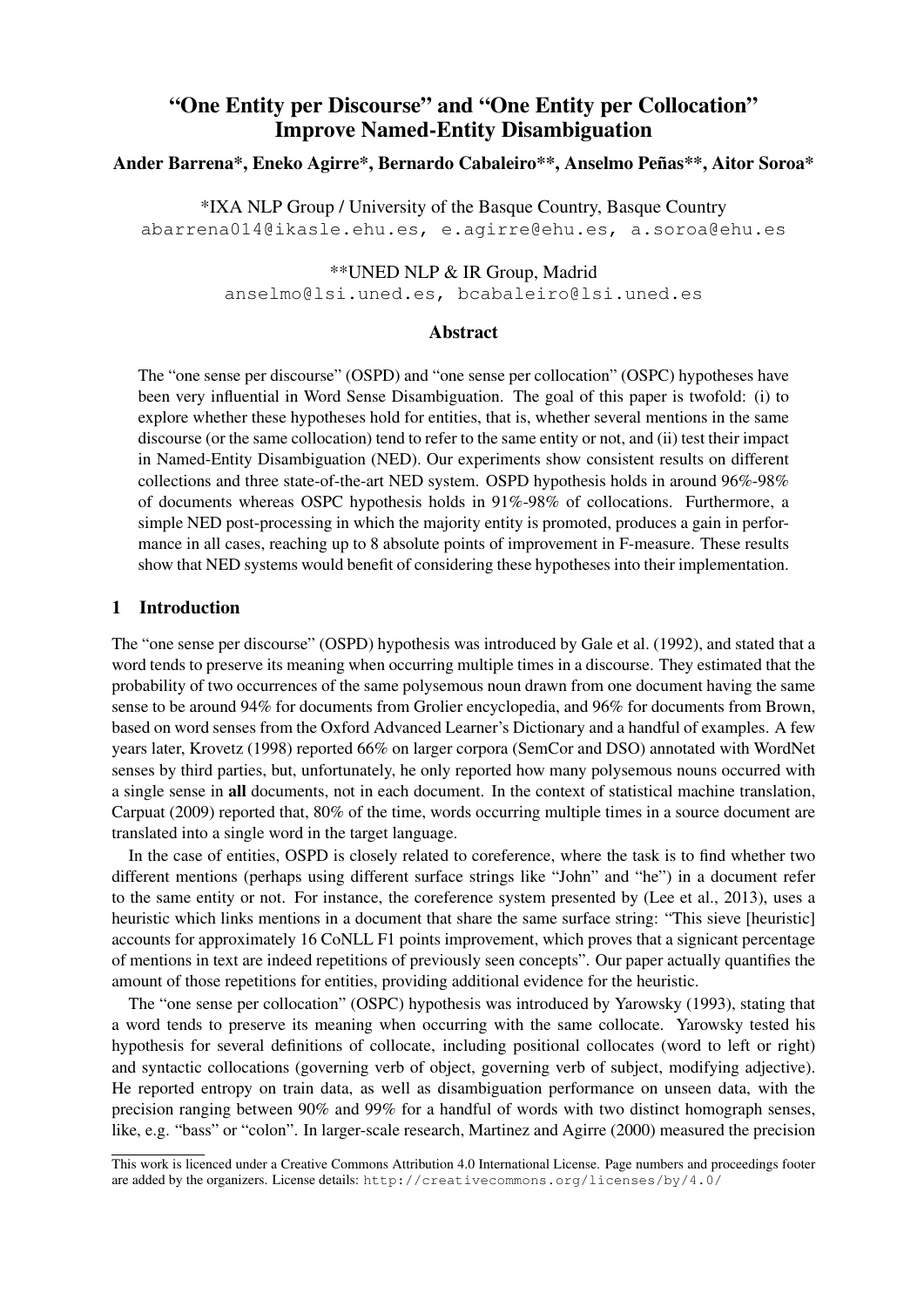Abbott Beefs Up Litigation Reserves NORTH CHICAGO, Ill. (AP) Abbott Laboratories Inc., bracing for a costly settlement in a federal investigation involving the prostate-cancer drug Lupron, said Friday it was increasing litigation reserves by \$344 million. As part of the announcement, Abbott said it had restated its quarterly results and is now reporting a loss of \$319.9 million for the first three months of this year rather than a profit. The move comes amid long-running negotiations between the U.S. Department of Justice and TAP Pharmaceutical Products, the 50-50 joint venture between Abbott and Takeda Chemical Industries of Japan that made Lupron. Abbott said in January ...

Figure 1: Example of OSPD for entities. All occurrences of "Abbott" refer to "Abbott Laboratories".

of similar collocations on corpora (Semcor and DSO) annotated by third parties with finer-grained senses from WordNet, reporting lower figures around 70%.

In this paper, we take a collocation to be a word (or multiword term) that co-occurs with the target named-entity more often than would be expected by chance. In our case we use syntactic dependencies to extract co-occurring terms.

These two hypotheses have been very influential, and have inspired multiple heuristics and methods in Word Sense Disambiguation research (Agirre and Edmonds, 2007, Chapters 5,7,10,11). In this work we are going to show that both hypotheses hold for named-entities as well, and that the hypotheses can be used to post-process the output of any Named-Entity Disambiguation system (NED) to improve its performance. NED, also known as Entity Linking, takes as input a named-entity mention in context and assigns it a specific entity from a given entity repository (Hachey et al., 2012; Daiber et al., 2013).

In the first part of this work we are going to test whether the two hypotheses hold for entity mentions with respect to a repository of entities extracted from Wikipedia. For instance, do all occurrences of mention "Abbott" in a document refer to the same entity? Do all occurrences of mention "CPI" as subject of verb "rise" refer to the same entity? Do all occurrences of "CDU" in relation to "Merkel" refer to the same entity? The examples in Figures 1 and 2 show evidence that this is indeed the case. The experiments aim at quantifying in which degree OSPD and OSPC hypotheses hold for entities<sup>1</sup>.

In the second part of the paper, we will explore a simple method to incorporate OSPD and OSPC hypotheses to any existing NED system, showing their potential. After running the NED system, we take its output and observe, for each mention string, which is the entity returned most often for a given document (or collocation), assigning to all occurrences the majority entity. We tested the improvements with a freely available NED system (Daiber et al., 2013), a reimplementation of a strong Bayesian NED system (Han and Sun, 2011) and an in-house graph-based system. We got statistically significant improvements for all systems and "one sense" hypotheses that we tested, with a couple exceptions.

In order to check the OSPD and OSPC hypotheses for entities, we first looked into existing datasets. AIDA (Hoffart et al.,  $2011$ )<sup>2</sup> is a publicly available hand-tagged corpus based on the CoNLL namedentity recognition and disambiguation task dataset. AIDA contains links of all entity mentions in full documents, so it is a natural fit for OSPD. We estimated OSPD based on more than 4,000 mentions that occur multiple times in a document. For completeness, we also estimated OSPD at the collection level.

OSPD and OSPC are independent of each other, as one is applied at the document level and the other at the corpus level, focusing on the entities that occur with a specific collocation. Multiple occurrences of a target string in a document usually occur with different collocations, and conversely, multiple occurrences of a target string with a specific collocation typically occur in different documents. Note also that singletons (entities that are only mentioned once in a document) are not affected by OSPD, but could be affected by OSPC.

In order to estimate OSPC, no available corpus existed, so we decided to base our dataset on the TAC KBP 2009 Entity Linking dataset<sup>3</sup> (TAC2009 for short) (Ji et al., 2010). The TAC2009 dataset involves 138 mention strings, which have been annotated in several documents drawn primarily from Gigaword<sup>4</sup>.

<sup>&</sup>lt;sup>1</sup>For the sake of clarity we will also refer to OSPD and OSPC for entities as OSPD and OSPC.

<sup>2</sup>http://www.mpi-inf.mpg.de/yago-naga/aida/downloads.html

<sup>3</sup>http://www.nist.gov/tac/2013/KBP/EntityLinking/index.html

<sup>4</sup>http://catalog.ldc.upenn.edu/LDC2003T05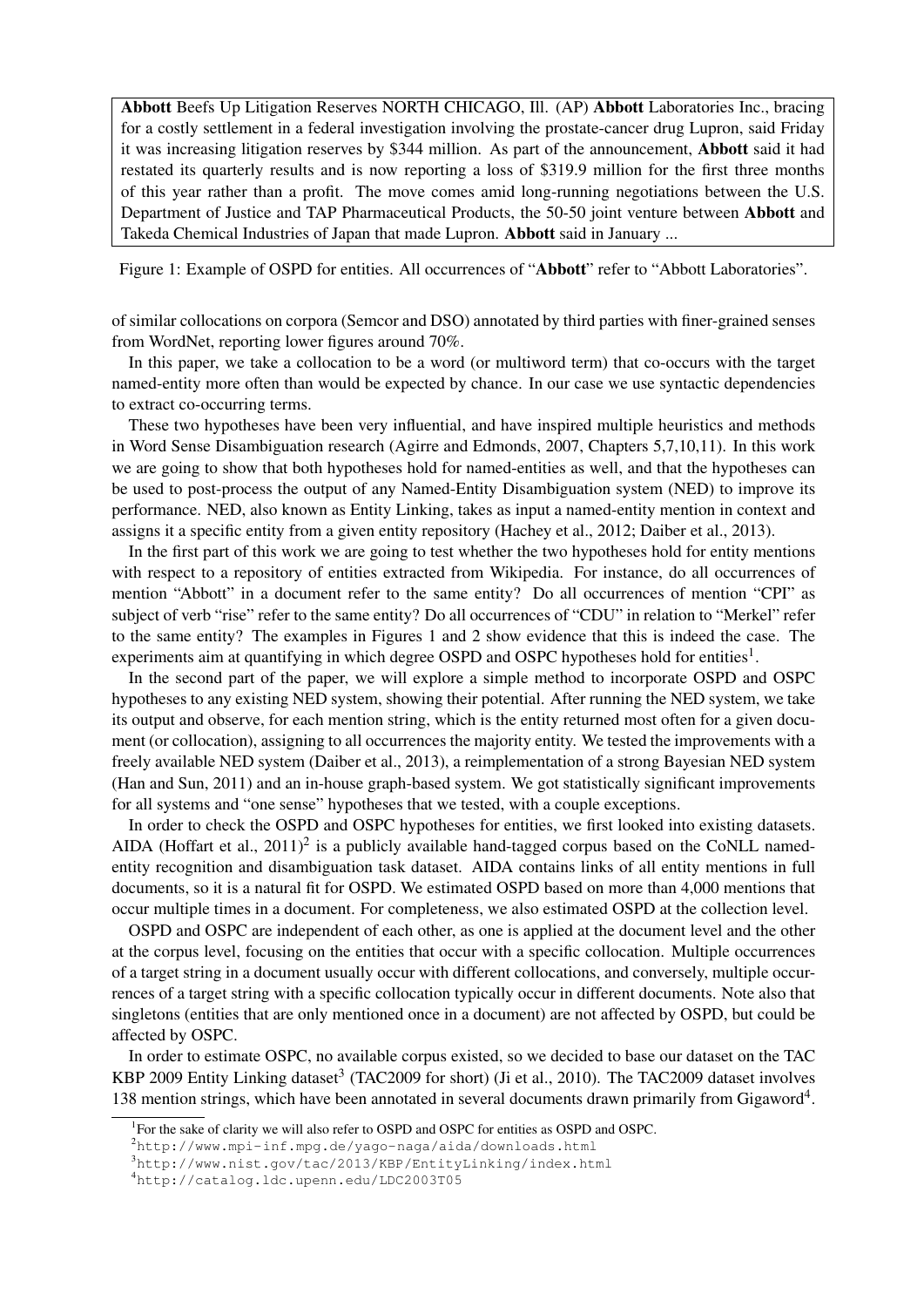| <b>CPI</b> subject-of rise:                                                                    |
|------------------------------------------------------------------------------------------------|
|                                                                                                |
| China's consumer price index, or CPI, rose 2.8 percent last December.                          |
| In the 10 months to October, the CPI rose 1.35 percent, the core price index grew 1.13 percent |
| Measured on a month-on-month basis, March CPI rose 2.3 percent from February,                  |
| still lower than in China, Hong Kong and Singapore, whose CPIs have rised 8.0 percent,         |
| The core <b>CPI</b> rose 0.2 percent, in line with Wall Street expectations.                   |
| Angela Merkel has CDU:                                                                         |
| who share power with Merkel's CDU nationally in an uneasy "grand coalition"                    |
| Economy Minister Michael Glos, also from the CSU, the sister party to Merkel's CDU             |
| In the past Merkel's CDU had been able to rely on the CSU's strength in Bavaria                |
| but while her conservative CDU wanted new legal tools to do so,                                |
| The new development has put a further strain on Merkel's CDU                                   |
|                                                                                                |

Figure 2: Examples of OSPC for entities, showing five examples for a syntactic collocation (top row) and fie examples for a more specific proposition (bottom row). "CPI" might refer to "Comunist Party of India" or "Consumer Price Index", among others, but refers to the second in all cases. "CDU" can refer to the German "Christian Democratic Union" or "Catholic Distance University", among others, but refers to the first in all cases.

We extracted several syntactic collocations for those 138 mention strings from Gigaword, and handannotated them, yielding an estimate for the OSPC. Note that TAC2009 only provides the annotation for a specific mention in a document, so we had to annotate by hand the rest of occurrences in the documents. For instance, we analyzed examples of "CPI" as subject of the verb "rise" (cf. Figure 2). Some of the syntactic collocations like the subjects of verb "has" seemed very uninformative, so we decided to also check the OSPC hypothesis on more specific collocations, involving more complete argument structures. For instance, we checked "ABC" occurring as subject of "has" with object "radio". We call this more specific collocations *propositions* (Peñas and Hovy, 2010).

The paper is structured as follows. We will first present the resources used in this study. Section 3 presents the results of OSPD. Section 3.1 extends OSPD when, instead of documents, we take the complete collection. Section 4 presents the study of OSPC both for syntactic dependencies and propositions. Section 5 presents the experiments where OSPD and OSPC are used to improve the performance of existing systems. Finally, we draw the conclusions and future work.

# 2 Resources used

AIDA is based on the corpus used in the CONLL named-entity recognition and classification task, where all entities in full documents had been linked to the referred Wikipedia articles (using the 2010 Wikipedia dump). We use the full AIDA dataset, with 1,393 documents, 34,140 disambiguated entity mentions, where 27,240 are linked to a Wikipedia article. All in all there are 6,877 distinct mention strings (types) which are linked at least once to a Wikipedia article. The rest refer to articles not in Wikipedia (NIL instances), and were discarded. This corpus covers news from a sample of a few days spanning from 1996-05-28 to 1996-12-07.

In order to prepare our dataset for OSPC, we chose the dataset of the TAC KBP 2009 Entity Linking competition, as this dataset have been extensively used in Entity Linking evaluation. In addition, the corpus used in the task was very large, allowing us to mine relevant collocations (see below). We manually annotated the occurrences in the extracted collocations, producing two datasets, one for each kind of collocation (cf. Section 4). Note that the TAC KBP organizers only annotated one specific mention in each target document. For completeness, we also tagged the rest of the occurrences of the target mentions in the documents, thus allowing us to provide OSPD estimated based on TAC2009 data as well. This is the third dataset that we annotated by hand. The hand-annotation was performed by a single person, and later reviewed by the rest of the authors. The three annotation datasets are publicly available<sup>5</sup>. Hand-

<sup>5</sup>http://ixa2.si.ehu.es/OEPDC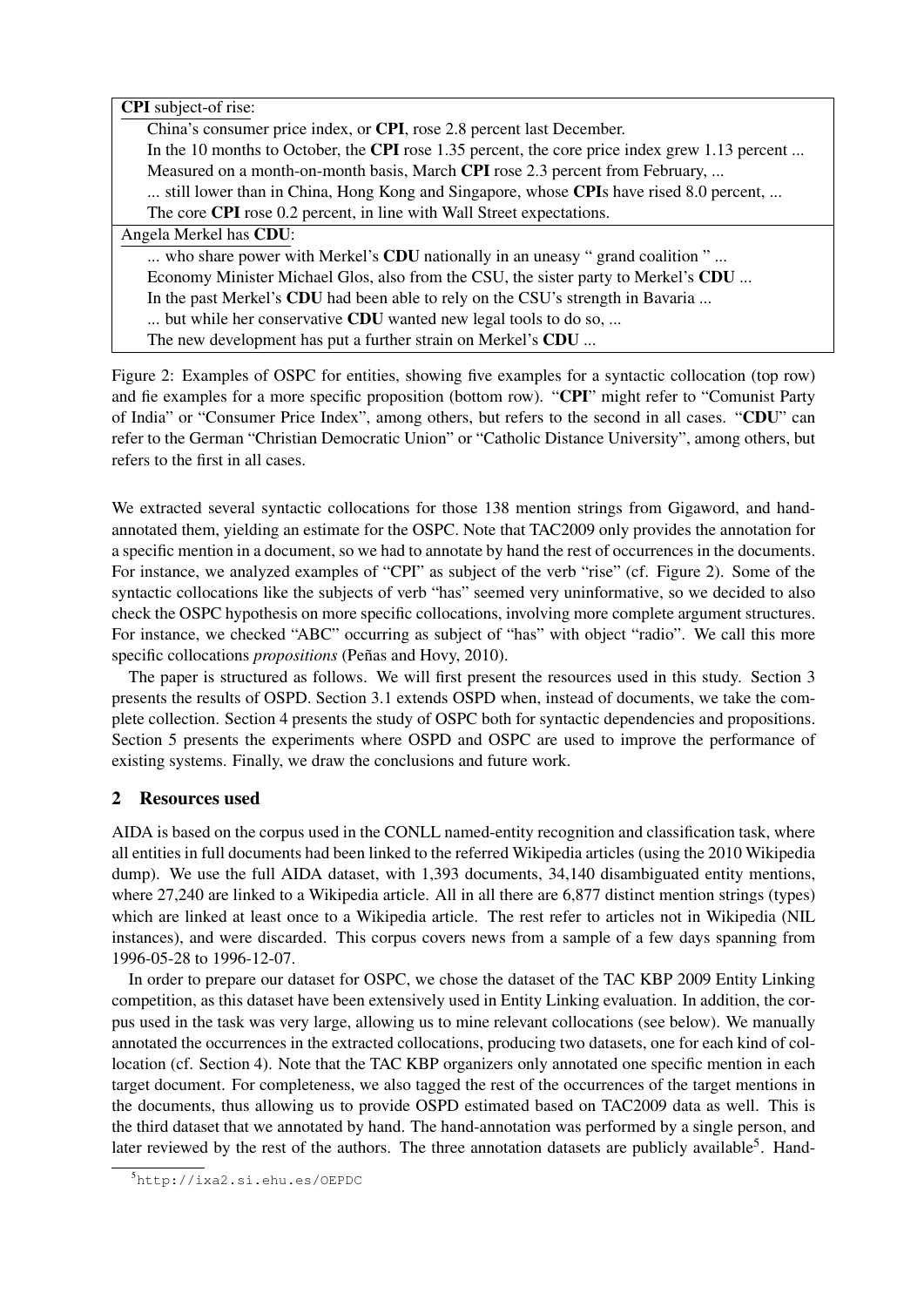| <b>NHasN</b> | "U.S. dollar"                              |
|--------------|--------------------------------------------|
| <b>NPN</b>   | "condition of anonymity"                   |
| <b>NVN</b>   | "official tells AFP"                       |
| <b>NVNPN</b> | "article maintains interest within layout" |
| <b>NVPN</b>  | "others steal from input"                  |
| <b>VNPN</b>  | "includes link to website"                 |
|              |                                            |

Table 1: List of the six patterns used to extract propositions, with some examples.

tagging is costly, so we tagged around 250 examples of syntactic collocations and around 250 examples of propositions.

Note that both AIDA and TAC2009 contain mentions that were not linked to a Wikipedia article because the mention referred to an entity which was not listed in the entity inventory. We ignored all those cases (called NIL cases), as we would need to investigate, for each NIL, which actual entity they refer to.

The collocations were extracted from the TAC KBP collection (Ji et al., 2010), comprising 1.7 million documents, 1.3 millions from newswire and 0.5 millions from the web. We have parsed them with the Stanford CoreNLP software (Klein and Manning, 2003), obtaining around 650 million dependencies (De Marneffe and Manning, 2008). We selected subject, object, prepositional complements and adjectival modifiers as the source for syntactic collocations. In order to provide more specific collocations, we implemented the syntactic patterns proposed in (Peñas and Hovy, 2010), which produce so-called propositions. The result is a database with 16 million distinct propositions. Table 1 shows the six patterns used in this work, together with some examples.

In order to know whether a mention is ambiguous, we built a dictionary based on Wikipedia which lists, for each string mention, which entities it can refer to. We followed the construction method of (Spitkovsky and Chang, 2012), which checked article titles, redirects, disambiguation pages and hyperlinks to find mention strings that can be used to refer to entities. Contrary to them, we could not access hyperlinks in the web, so we could use only those in Wikipedia. According to our dictionary, the ambiguity of the mentions that we are studying is very high, 26.4 entities on average for the mentions in AIDA, and 62.6 entities on average for the mentions in TAC2009.

# 3 One entity per discourse

In order to estimate OSPD we divided the number of times a mention string referred to different entities in the document with the number of times a mention string occurred multiple times in the document. In the denominator and numerator we count each mention-document pair once.

Regarding AIDA, we found 12,084 occurrences of mentions which occurred more than once in a document, making 4,265 unique mention-document pairs<sup>6</sup> (cf. Table 2). In the vast majority of the cases those mentions refer to a single entity in the document, and only in 170 cases the mentions in the document refer to several entities. The last row in Table 2 shows the ratio between those values, 96.01%, showing that OSPD is strong in this dataset.

We also checked OSPD in the TAC2009 dataset. Out of the 138 distinct mention strings used in the task, we discarded those only linked to NIL (that is, no corresponding Wikipedia article existed) and those which were not ambiguous (that is, they had only one entity in the dictionary, cf. Section 2). That leaves 105 mention strings, occurring 1,776 times in 918 different documents, which we annotated by hand. The 105 strings occurred 1,776 times in 918 documents. Removing the cases where the mention occurred only once, we were left with 1,173 occurrences, which make 334 unique mention-document pairs, of which only 6 occurred with more than one sense (rightmost row in Table 2). This yields an estimate for OSPD of 98.2%.

 $6By$  unique mention-document pairs we mean that we only count once for a mention occurring multiple times in a document. For instance if mention *Smith* occurs 10 times in the whole corpus, 8 times in document *A* and 2 times in document *B*, we count two unique mention-document pairs.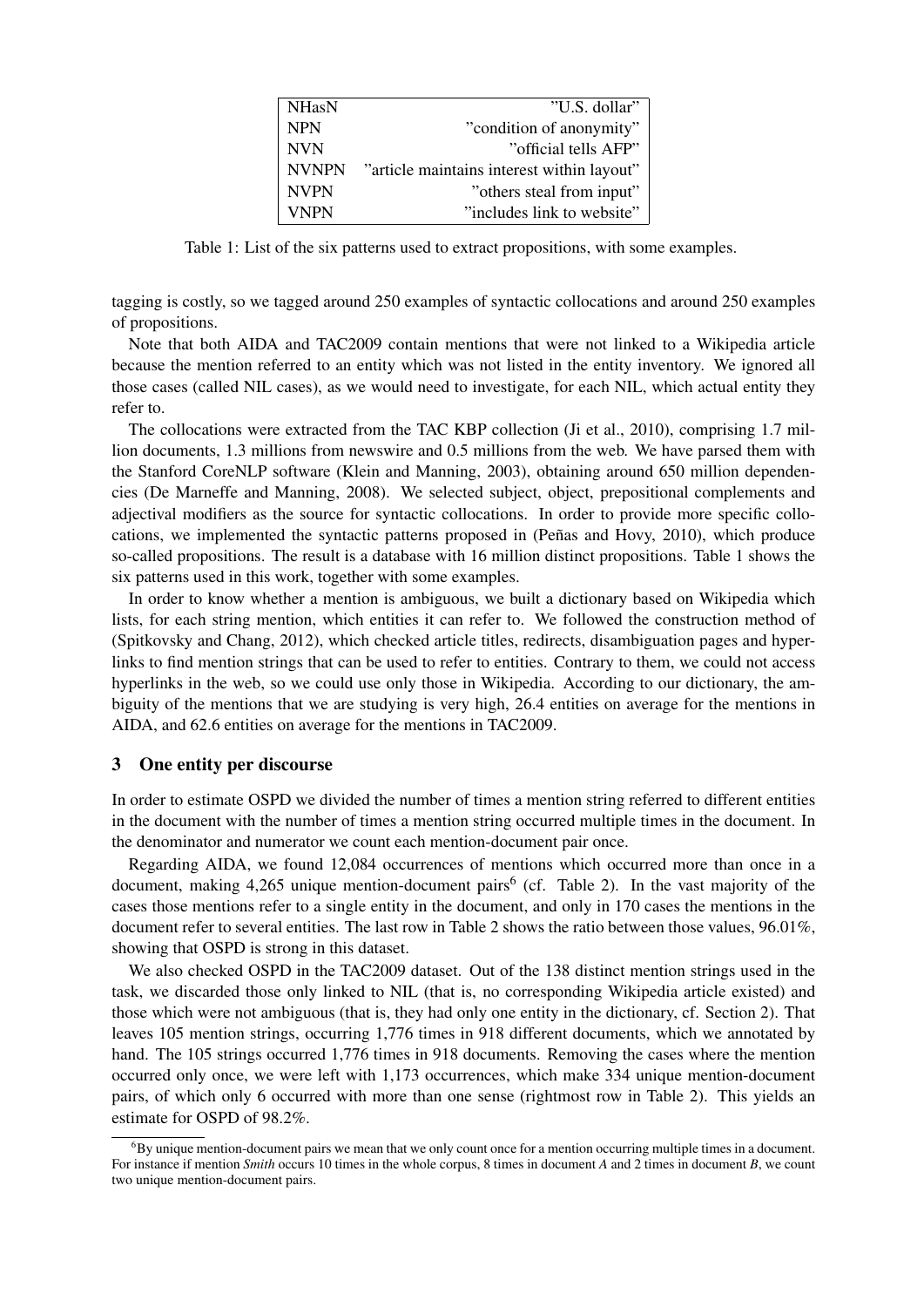|                        | AIDA     | TAC2009  |
|------------------------|----------|----------|
| Mention-document pairs | 4.265    | 334      |
| Ambiguous pairs        | 170      |          |
| <b>OSPD</b>            | $96.0\%$ | $98.2\%$ |

Table 2: One entity per discourse: per document statistics in AIDA and TAC2009 datasets. Pairs stand for the number of unique mention-document pairs. The 4,265 pairs in AIDA correspond to 12,084 occurrences of mentions, and the 334 pairs in TAC2009 correspond to 1,173 occurrences.

|                           |          | All mentions | First mention |                |  |
|---------------------------|----------|--------------|---------------|----------------|--|
|                           | AIDA     | TAC2009      | AIDA          | <b>TAC2009</b> |  |
| Mention types             | 3,363    | 105          | 2.731         | 105            |  |
| Ambiguous types           | 475      | 26           | 454           | 25             |  |
| <b>OSPD</b> (collections) | $85.9\%$ | $75.2\%$     | 83.4%         | $76.2\%$       |  |

Table 3: One entity per collection: statistics in AIDA and TAC2009. In the first two columns ("All mentions") we consider all mention types (3, 363 types in AIDA correspond to 23, 726 occurrences of mentions, and 105 types in TAC2009 correspond to 1, 776 occurrences). In the second two columns ("First mention") we leave only the first mention of each document (in this case, there are 2, 731 mention types in AIDA which correspond to 15, 275 occurrences, and 105 types in TAC2009 corresponding to 941 occurrences).

Finally, we also thought about measuring OSPD on the Wikipedia articles, where many mentions have been manually linked to their respective article. Unfortunately, we noted that Wikipedia guidelines explicitly prevent authors linking a mention multiple times: *Generally, a link should appear only once in an article, but if helpful for readers, links may be repeated in infoboxes, tables, image captions, footnotes, and at the first occurrence after the lead*<sup>7</sup> . The fact that Wikipedia editors did not explicitly state exceptions to the above rule (e.g. for cases where the word or phrase is used to refer to two different articles, thus breaking the OSPD hypothesis) is remarkable, and might indicate that Wikipedia editors had not felt the need to challenge the OSPD hypothesis.

#### 3.1 One entity per collection

We took the opportunity to also explore "one entity per collection", which gives an idea of what is the spread of entities for whole document collections. In this case, there is no need to count mentiondocument pairs, as there is one single document, the collection, so we estimate the hypothesis according to mention types. The first two columns in table 3 shows that, overall, mentions which occurred more than once in the collection tend to refer to the same entity 85.9% of the time in AIDA, and 75.2% of the time in TAC2009.

As we know that multiple mentions in a document tend to refer to one entity, the second two columns in table 3 offers the statistics when factoring out multiple occurrences of mention in a document, that is, leaving the first mention in each document. The statistics are very similar, with minor variations.

We think that the lower estimate for TAC2009 is an artifact of how the TAC KBP organizers set up the dataset, as they were explicitly looking for cases where the target string would refer to different entities, making the task more challenging for NED systems. This fact does not affect OSPD for documents, as those strings still tend to refer to a single entity per document, but given the need to find occurrences for different entities, the organizers (Ji et al., 2010) did focus on strings occurring with different entities across the document collection. This is in contrast with AIDA, where they tagged all named-entities occurring in the target documents. Had the organizers of TAC2009 focused on a random choice of strings and documents, the one entity per collection would also hold to the high degree exhibited in AIDA, as the genre of most of the documents is also news (as in AIDA).

 $^7$ http://en.wikipedia.org/wiki/Wikipedia:Manual\_of\_Style/Linking#What\_generally\_ should\_be\_linked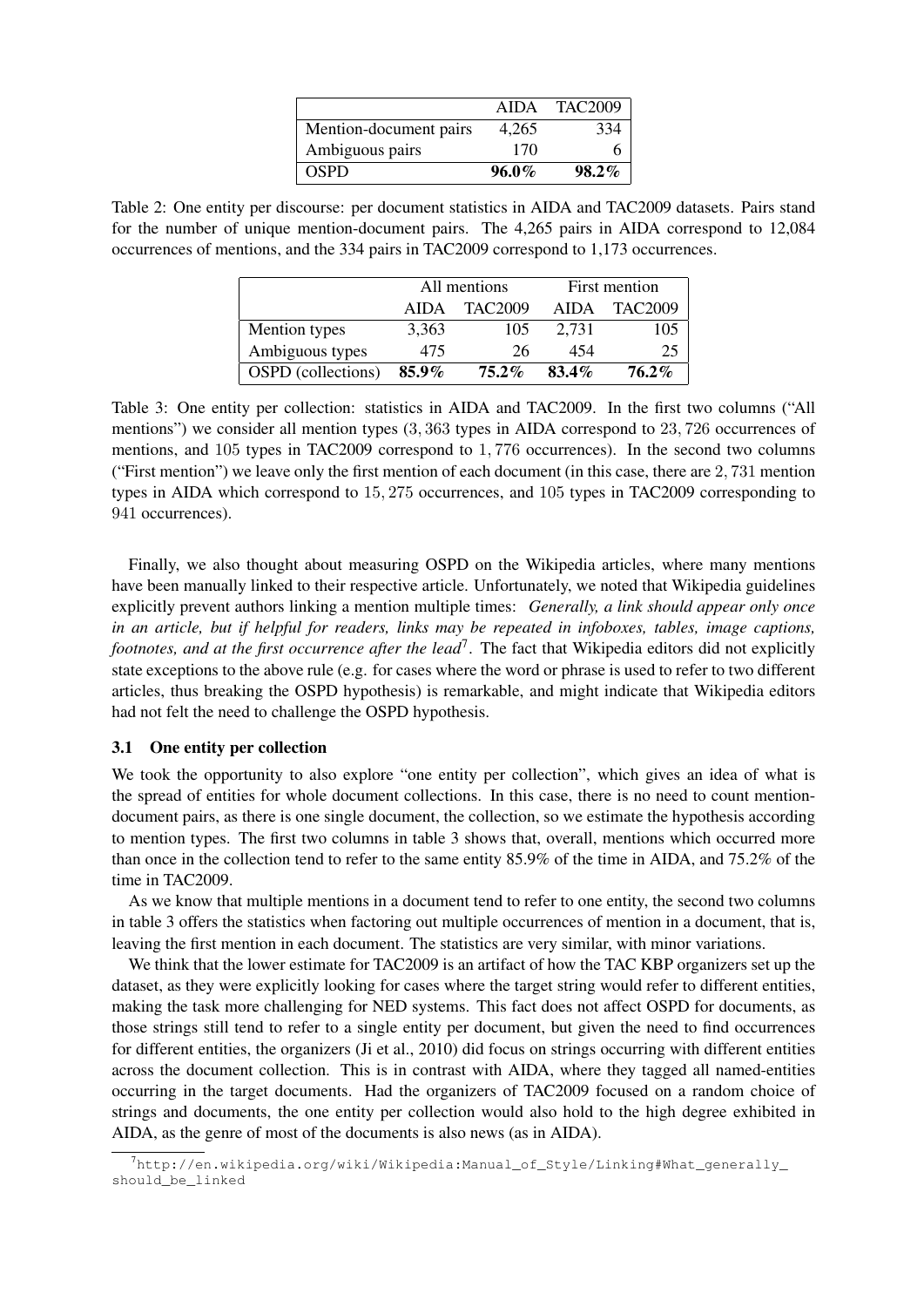|                           |          | Syn. coll. Propositions |
|---------------------------|----------|-------------------------|
| Mention-collocation pairs | 58       | 61                      |
| Ambiguous pairs           |          |                         |
| <b>OSPC</b>               | $91.4\%$ | $98.4\%$                |

Table 4: One entity per collocation: statistics for syntactic collocations and propositions. The 58 mention-collocation pairs correspond to 262 occurrences, and the 61 mention-proposition pairs to 279.

#### 4 One entity per collocation

In order to estimate OSPC for **syntactic collocations**, we manually annotated several occurrences of the 138 mention strings of the TAC2009 dataset. Hand-tagging mention entities is a costly process, so we chose (at random) one syntactic dependency relation for each of the 138 mention strings that occurred more than five times in the corpus. We then hand-tagged at random five occurrences of each collocation (cf. Figure 2). This method would provide a maximum of 5 examples for each of the 138 mentions, but after checking the minimum frequency of the collocations, the quality of the context, repeated sentences, mentions that are not ambiguous in the dictionary, and whether the mention could be attached to an entity in the database, the actual number was lower. All in all we found 58 mention-collocation pairs (262 occurrences) for syntactic collocations (cf. middle column in Table 4). Only 5 mentions referred to more than one entity per collocation, yielding that OSPC for syntactic collocation is around 91.4%.

To gather the dataset for propositions, we followed the same method as for the syntactic collocations, that is, we chose (at random) one propositions involving one of the 138 mention strings that occurred more than five times in the corpus, and hand-tagged at random five occurrences of each proposition (cf. Figure 2. As with syntactic collocations, we also found a limited number of mentions filling the desired properties. That left 61 mention-collocation pairs (279 occurrences) for propositions (cf. right column in Table 4). Only 1 mention referred to more than one entity per proposition, yielding OSPC for propositions around 98.4%. This shows that the more specific the context is, the stronger is the link between mention and entity.

#### 5 Improving performance

In order to check whether any of the "one sense" hypothesis above could improve the performance of a NED system, we followed a simple procedure: After running the NED system, we take its output and observe, for each mention string, which is the entity returned most often for a given document (or collocation), assigning to all occurrences the majority entity. In case of ties, we return the entity with the highest support from the NED system. We tested the improvements on three NED systems: the freely available DBpedia Spotlight, a reimplementation of a strong Bayesian NED system and a graph-based system.

DBpedia Spotlight is a freely available NED system (Daiber et al., 2013), based on a generative probabilistic model (Han and Sun, 2011). Nowadays it is one of the most widely used NED systems and attains performances close to state-of-the-art (Daiber et al., 2013)We used the default values of the parameters for all the experiments in this paper.

We also tested an in-house reimplementation of the generative probabilistic model presented in (Han and Sun, 2011). This is a state-of-the-art system which got the same accuracy as the best participant (72.0) when evaluated in the non-NIL subset of TAC2013.

UKB is a freely-available system for performing Word Sense Disambiguation and Similarity based on random walks on graphs (Agirre and Soroa, 2009). Instead of using it on WordNet, we represented Wikipedia as a graph, where vertices are the wikipedia articles and edges represents bidirectional hyperlinks among Wikipedia pages, effectively implementing a NED system. We used a Wikipedia dump from 2013 in our experiments. UKB is a competitive, state-of-the-art system which attained a score of 69.0 when evaluated in the non-NIL subset of the TAC2013 dataset.

The input of the systems is the context of each mention to be disambiguated, in the form of a 100 token window centered in the target mention. In NED, the identification of the correct mention to be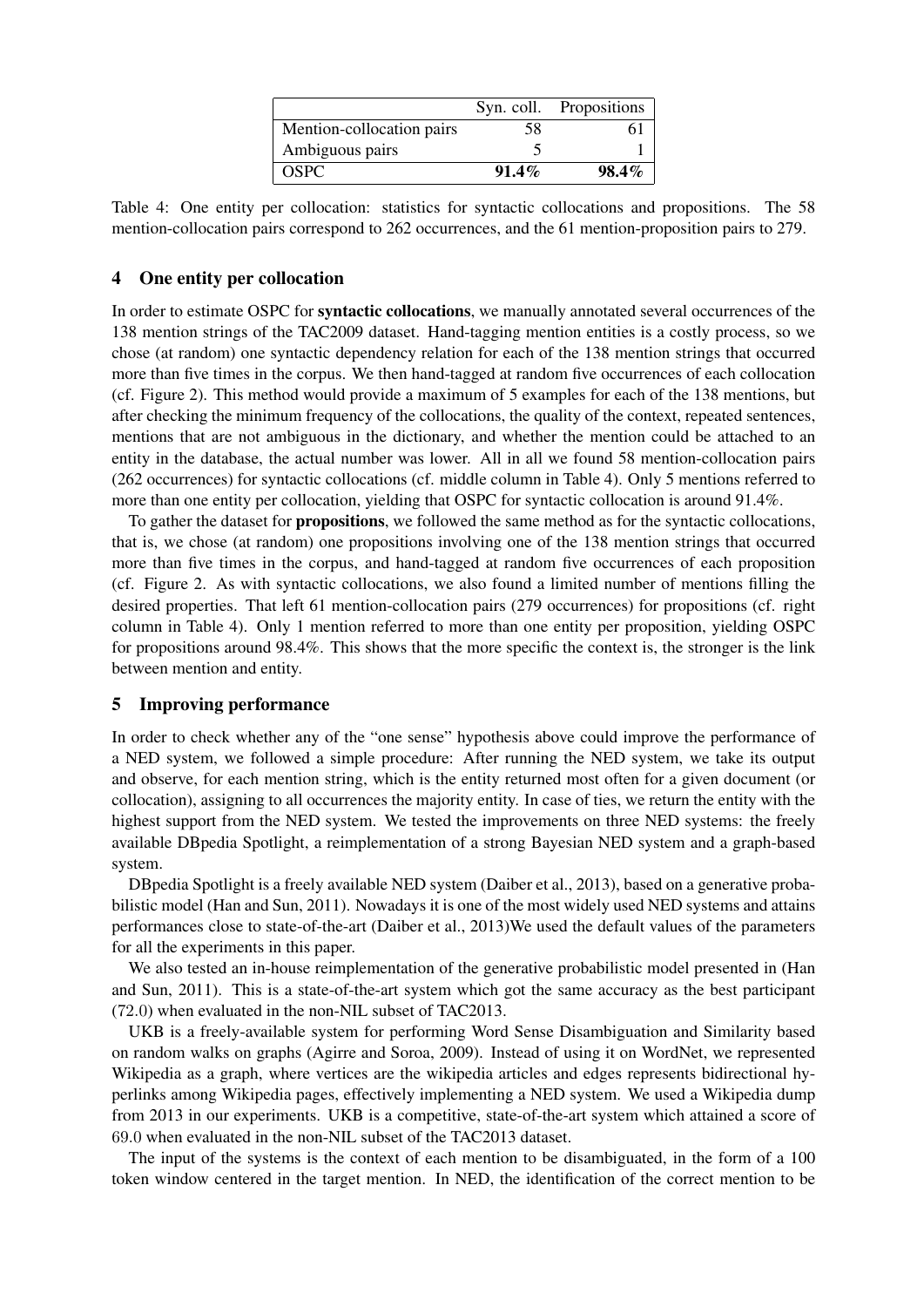| Mention in context                | Entity              |
|-----------------------------------|---------------------|
| <b>Abbott</b> Beefs Up Litigation | Abbot_Kinney        |
| Abbott Laboratories Inc., bracing | Abbott_Laboratories |
| Abbott said it had restated       | Abbott_Laboratories |
| venture between Abbott and Takeda | Abbott_Laboratories |
| Abbott said in January            | Abbott_Laboratories |

Figure 3: Applying OSPD: Each of the five occurrences of Abbott in the document in Figure 1 has been tagged independently by a NED systems, which return the correct entity in all but one case (precision 80%). Applying OSPD would return the correct entity (Abbott Laboratories) in all cases, improving precision to 100%.

|                     | <b>AIDA</b> |        |       |       | <b>TAC 2009</b> |       |
|---------------------|-------------|--------|-------|-------|-----------------|-------|
|                     | Prec.       | Recall | F1    | Prec. | <b>Recall</b>   | F1    |
| Spotlight           | 83.24       | 63.90  | 72.30 | 64.48 | 46.44           | 53.99 |
| + OSPD Discourse    | 84.17       | 70.01  | 76.44 | 64.65 | 48.50           | 55.42 |
| + OSPD Collection   | 84.02       | 74.64  | 79.05 | 56.24 | 47.98           | 51.78 |
| UKB                 | 70.09       | 69.03  | 69.55 | 67.70 | 67.64           | 67.67 |
| + OSPD Discourse    | 71.30       | 70.23  | 70.76 | 70.21 | 70.21           | 70.21 |
| + OSPD Collection   | 75.79       | 74.64  | 75.21 | 68.84 | 68.84           | 68.84 |
| (Han and Sun, 2011) | 65.71       | 65.11  | 65.41 | 65.49 | 65.49           | 65.49 |
| + OSPD Discourse    | 67.77       | 67.37  | 67.57 | 66.27 | 66.27           | 66.27 |
| + OSPD Collection   | 74.29       | 73.89  | 74.09 | 68.24 | 68.24           | 68.24 |

Table 5: Applying OSPD: NED performance on AIDA and TAC2009 OSPD datasets, including each of the three NED systems, and the results after applying OSPD at the document and collections levels. Bold marks best result for each system.

disambiguated is part of the problem. AIDA does provide gold mentions, but TAC2009 only provides a query string which might be just a substring of the real mention in the document. We treated both corpus in the same way. In the case of DBpedia Spotlight we use the built-in mention spotter. In the case of our in-house implementations, we use the longest string that matches a valid entity mention in the system, as given by the dictionary (cf. Section 3).

Some of the NED systems do not return an entity for all mentions, so we evaluate precision, recall and the harmonic mean (F1 measure). Statistical significance has been estimated using Wilcoxon. We reused the same corpora as in the previous sections for the evaluation, and also removed all NIL mentions (i.e. mentions which refer to an entity not in Wikipedia).

# 5.1 One entity per discourse

We report the improvements using OSPD for both **document** and **collection** levels. At the document level, we relabel mentions that occur multiple times in a document using the entity returned most times by the NED system in that document. Figure 3 illustrates the idea for a NED system on the same sample document as in Figure 1. At the collection level, we relabel mentions using the entity returned most times by the NED systems in the whole collection.

Table 5 reports the results of the performance as evaluated on mentions occurring multiple times in the AIDA and TAC2009 datasets. The numbers in the left part of the table correspond to the performance as evaluated on mentions occurring multiple times in AIDA documents. Note that the number of occurrences where OSPD at the collection level can be applied is larger (a superset of those for OSPD at the document level), as, for instance, a mention string occurring once in three different documents won't be affected by OSPD at the document level, but it could be relabeled at the collection level. We were especially interested in making the numbers between OSPD at the document and collection levels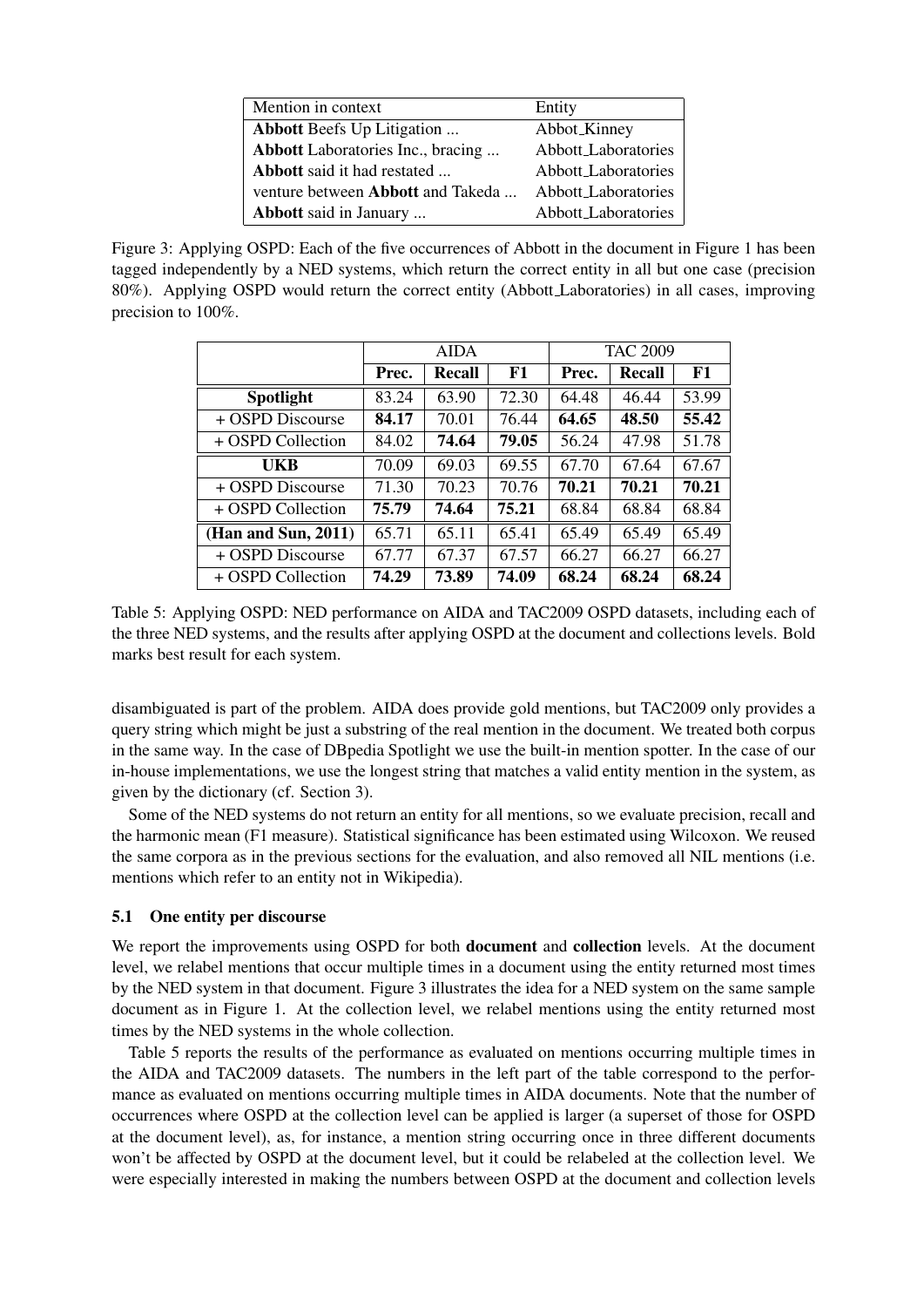| CPI subject-of rise      | Angela Merkel has CDU:               |
|--------------------------|--------------------------------------|
| Consumer_price_index     | Christian_Democratic_Union_(Germany) |
| Consumer_price_index     | Catholic_Distance_University         |
| Communist_Party_of_India | Christian_Democratic_Union_(Germany) |
| Communist_Party_of_India | Christian_Democratic_Union_(Germany) |
| Consumer_price_index     | Christian_Democratic_Union_(Germany) |

Figure 4: Applying OSPC: A NED system system tagged each example in Figure 2 independently. For CPI, the precision is 60%, but after relabeling with OSPC it would be 100%. For CDU, the improvement is from 80% to 100%.

|                        | Syntactic collocations |        |       | Propositions |        |       |
|------------------------|------------------------|--------|-------|--------------|--------|-------|
|                        | prec.                  | recall | F1    | prec.        | recall | F1    |
| <b>Spotlight</b>       | 82.46                  | 66.41  | 73.57 | 74.67        | 60.22  | 66.67 |
| $+$ OSPC               | 82.63                  | 67.18  | 74.11 | 74.79        | 62.72  | 68.23 |
| <b>UKB</b>             | 75.86                  | 75.57  | 75.72 | 67.87        | 67.38  | 67.63 |
| $+$ OSPC               | 78.54                  | 78.24  | 78.39 | 68.59        | 68.10  | 68.35 |
| (Han and Sun, $2011$ ) | 75.57                  | 75.57  | 75.57 | 71.33        | 71.33  | 71.33 |
| $+$ OSPC               | 78.24                  | 78.24  | 78.24 | 73.12        | 73.12  | 73.12 |

Table 6: Applying OSPC: NED performance on TAC2009, including each of the three NED systems, and the results after applying OSPC for syntactic collocations and propositions. Bold is used for best results for each system.

directly comparable, and therefore report the results on the same occurrences, that is, the occurrences where OSPD at the document level can be applied.

The results show a small but consistent improvement for OSPD at the document level in precision, recall and F1 for the three NED systems, around 1 or 2 absolute points. The improvements when applying OSPD at the collection level are also consistent, but remarkably larger, between 5 and 9 absolute points. All improvements are statistically significant (p-value below 0.01).

Table 5 also reports the results after applying OSPD to TAC2009 instances which occurred more than once in a document. Results for OSPD at document level and collection level follow the same methodology as for AIDA. The improvement at the collection level is not so consistent, with a loss in performance for Spotlight, a small improvement for UKB, and a larger improvement for (Han and Sun, 2011). All differences across the table are statistically significant (p-value below 0.01).

While the OSPD at the document level is strong in both corpora, Section 3.1 showed that the OSPD at the collection level is only strong in AIDA, with a much lower estimate in TAC2009. This fact would explain why the improvement with OSPD at the collection level is not consistent. Following the rationale in Section 3.1, we think that had the organizers of the task chosen strings and documents at random, the improvement in TAC 2009 at the collection level would be also as high as in AIDA. The high improvement in AIDA at the collection level compared to the more modest improvement at the document level, despite having a lower OSPD estimate (cf. Section 3.1), could be caused by the fact that there are more occurrences and evidence in favor of the majority entity.

# 5.2 One entity per collocation

Figure 4 shows the application of OSPC to the output of a NED system to two sample collocations in our dataset. In this case, the application of OSPC would increase precision to 100%. The actual result on the datasets produced in Section 4 for syntactic collocations and propositions is reported on table 6.

Regarding syntactic collocations, table 6 shows that the improvement is small but consistent for the three systems on precision, recall and F1, ranging from 0.5 to 2.5 absolute points in F1 score. The results for propositions also show the same trend, with consistent improvements across the table. All differences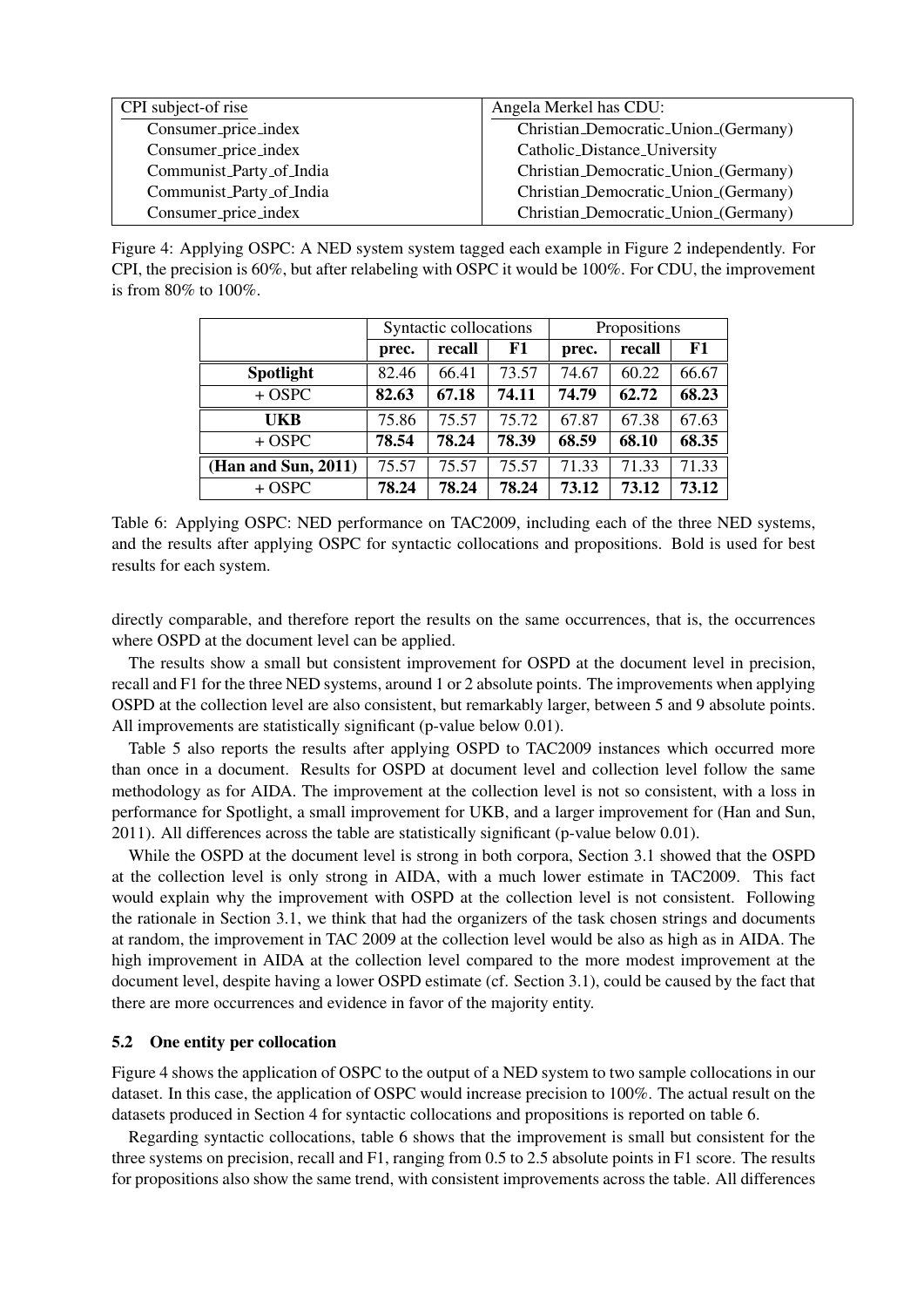in the two tables are statistically significant (p-value  $< 0.01$ ), except for UKB.

# 6 Conclusions and future work

Our study shows that OSPD holds for 96%-98% (in the AIDA and TAC2009 datasets, respectively) of the mentions that occur multiple times in documents. We also measured OSPD at the collection level (86% and 75%, respectively). OSPC holds for 91% of the mentions that occur multiple times in the syntactic collocations that we studied, and 98% of the mentions that occur multiple times in more specific collocations. We reused the publicly available AIDA dataset for estimating OSPD. In addition, we created a dataset to study OSPC based on the TAC KBP Entity Linking 2009 task dataset, which is publicly available<sup>8</sup>.

We carefully chose to estimate both OPSD and OSPC on TAC2009, in order to make the numbers between OSPD and OSPC comparable. The OSPD numbers for AIDA are very similar to those obtained on TAC2009, providing complementary evidence. Although the high estimate of OSPD for entities was somehow expected, the high estimate of OSPC for the syntactic collocations, especially the propositions, was somehow unexpected, given the high ambiguity rate of the discussed strings, and the fact that the ambiguity included similar entities, like for instance "ABC" which can refer, among other 190 entities, to the American Broadcasting Company or the Australian Broadcasting Corporation.

Our results also show that a simple application of the OSPD and OSPC hypotheses to the output of three different NED systems improves the results in all cases. Remarkably, the highest performance gain, 8 absolute points, was for OSPD at the collection level in the AIDA corpus.

The results presented here could be largely dependent on the domain and genre of the documents, as well as the definition of collocation. Our work is a strong basis for claiming that OSPD and OSPC hold for entities, but the evidence could be further extended exploring alternative operationalization of collocations and a larger breadth of genres and domains.

For the future we would like to check whether these hypotheses can be further used to improve current NED systems. The OSPD hypothesis can be used to jointly disambiguate all occurrences of a mention in a document. The OSPC hypothesis could be used to acquire important disambiguation features, or to perform large-scale joint entity linking. The OSPD for whole collections could be useful for documents on specific domains, and for domain adaptation scenarios.

# Acknowledgements

This work was partially funded by MINECO (CHIST-ERA READERS project – PCIN-2013-002- C02- 01) and the European Commission (QTLEAP – FP7-ICT-2013.4.1-610516, OPENER – FP7-ICT-2011- SME-DCL-296451). Ander Barrena is supported by a PhD grant from the University of the Basque Country.

#### References

- Eneko Agirre and Philip Edmonds. 2007. *Word Sense Disambiguation: Algorithms and Applications*. Springer Publishing Company, Incorporated, 1st edition.
- Eneko Agirre and Aitor Soroa. 2009. Personalizing pagerank for word sense disambiguation. In *Proceedings of the 12th Conference of the European Chapter of the Association for Computational Linguistics*, EACL '09, pages 33–41.
- Marine Carpuat. 2009. One translation per discourse. In *Proceedings of the Workshop on Semantic Evaluations: Recent Achievements and Future Directions*, DEW '09, pages 19–27, Stroudsburg, PA, USA. Association for Computational Linguistics.
- Joachim Daiber, Max Jakob, Chris Hokamp, and Pablo N. Mendes. 2013. Improving efficiency and accuracy in multilingual entity extraction. In *Proceedings of the 9th International Conference on Semantic Systems*, I-SEMANTICS '13, pages 121–124, New York, NY, USA. ACM.

<sup>8</sup>http://ixa2.si.ehu.es/OEPDC